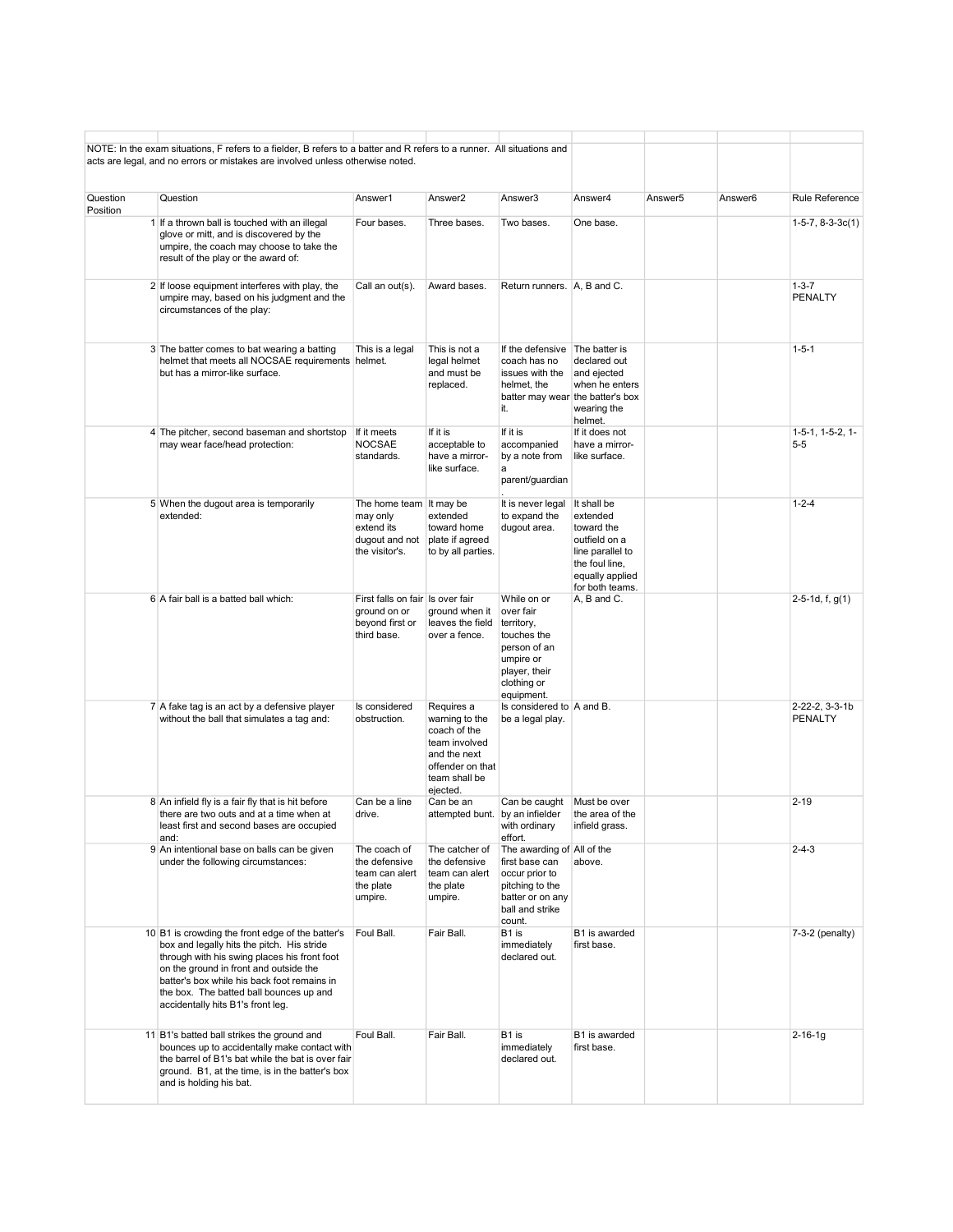| 12 Backswing interference is when:                                                                                                                                                                                    | The batter<br>contacts the<br>catcher or his<br>equipment after<br>the time of the<br>pitch.                                                                                                             | The batter<br>contacts the<br>catcher or his<br>equipment prior<br>to the time of<br>the pitch.                                                                       | The batter's<br>swing goes all<br>the way around<br>and his bat hits<br>the catcher on<br>his back.                                                                      |                                                                                                                 |  | $2 - 21 - 5$                     |
|-----------------------------------------------------------------------------------------------------------------------------------------------------------------------------------------------------------------------|----------------------------------------------------------------------------------------------------------------------------------------------------------------------------------------------------------|-----------------------------------------------------------------------------------------------------------------------------------------------------------------------|--------------------------------------------------------------------------------------------------------------------------------------------------------------------------|-----------------------------------------------------------------------------------------------------------------|--|----------------------------------|
| 13 During the pregame conference:                                                                                                                                                                                     | The defense<br>may have its<br>pitcher taking<br>his warm-up<br>pitches while on legally and<br>the pitching<br>mound.                                                                                   | Umpires shall<br>ask the head<br>coaches if their<br>players are<br>properly<br>equipped.                                                                             | It is mandatory<br>that all coaches knows the<br>and captains be importance of<br>present.                                                                               | Since everyone<br>playing nicely,<br>any mention of<br>expecting good<br>sporting<br>behavior is not<br>needed. |  | 2-10-2, 4-1-3b                   |
| 14 Follow-through interference occurs when:                                                                                                                                                                           | The pitcher's<br>arm motion<br>distracts the<br>batter.                                                                                                                                                  | The batter<br>contacts the<br>catcher prior to<br>the time of the<br>pitch.                                                                                           | The bat hits the<br>catcher after<br>the batter has<br>swung at a pitch<br>and hinders<br>action at home<br>plate or the<br>catcher's<br>attempt to play<br>on a runner. |                                                                                                                 |  | $2 - 21 - 4$                     |
| 15 Offensive interference is an act by the team<br>at bat:                                                                                                                                                            | That can be<br>either physical<br>or verbal and<br>interferes with.<br>obstructs,<br>impedes,<br>hinders or<br>confuses any<br>fielder<br>attempting to<br>make a play.                                  | That creates<br>malicious<br>fielder<br>regardless of<br>whether the<br>fielder had the<br>ball or was in or<br>out of the<br>baseline.                               | When a coach<br>physically<br>contact with any assists a runner<br>during playing<br>action.                                                                             | A and B.                                                                                                        |  | $2 - 21 - 1$                     |
| 16 With R2 on second base, B3 swings and<br>misses the pitch for strike two. His follow-<br>through hits F2 while he is attempting to<br>throw out R2, who successfully steals third<br>base.                         | There is no<br>interference,                                                                                                                                                                             | This is follow-<br>through<br>the play stands. interference; R2 interference;                                                                                         | This is follow-<br>through<br>is declared out. both R2 and B3 is declared out<br>are declared<br>out.                                                                    | This is follow-<br>through<br>interference, B3<br>and R2 is<br>returned to<br>second base.                      |  | 2-21-4, 7-3-5c<br><b>PENALTY</b> |
| 17 With R3 on third base, B2 takes a practice<br>swing that contacts the catcher's glove. The<br>pitcher was still in the process of getting his<br>sign from the catcher and had not started<br>any motion to pitch. | Time should be<br>declared by the<br>plate umpire.                                                                                                                                                       | All players<br>should be given declared out.<br>the opportunity<br>to reset in their<br>positions.                                                                    | The batter is                                                                                                                                                            | A and B                                                                                                         |  | 2-21-5, 5-1-1n                   |
| 18 A defensive charged conference is held at<br>the pitching mound with the head coach and<br>all the infielders. The conference is<br>considered to be concluded when:                                               | One of the<br>players initially<br>starts to return<br>to his position.                                                                                                                                  | The coach<br>of the pitching<br>mound.                                                                                                                                | The coach<br>leaves the area crosses the foul provides<br>line.                                                                                                          | The coach<br>instructions to<br>the outfield.                                                                   |  | $3 - 4 - 3$                      |
| 19 If the first-base coach leaves the vicinity of<br>his coaching box to argue a close call at<br>second base:                                                                                                        | The umpire<br>coaching box by ejected.<br>screaming<br>loudly in his<br>direction.                                                                                                                       | Both the first-<br>shall instruct the base coach and coach and the<br>first-base coach the head coach   head coach<br>to return to the are immediately both receive a | The first-base<br>written warning<br>and shall be<br>restricted to the<br>bench for the<br>remainder of<br>the game.                                                     | The first-base<br>coach is<br>restricted to the<br>bench for his<br>action.                                     |  | $3 - 3 - 1f6$                    |
| 20 If the home team has a charged conference,<br>the visiting team:                                                                                                                                                   | May also have<br>a conference,<br>which is not<br>charged,<br>provided that it<br>concludes its<br>conference<br>when the home<br>team ends its<br>conference and<br>the game is not<br>further delayed. | Cannot have a<br>conference.                                                                                                                                          | May have a<br>conference, but conference if<br>it will count as a the home team<br>charged<br>conference.                                                                | May have a<br>has no<br>objection.                                                                              |  | $3 - 4 - 5$                      |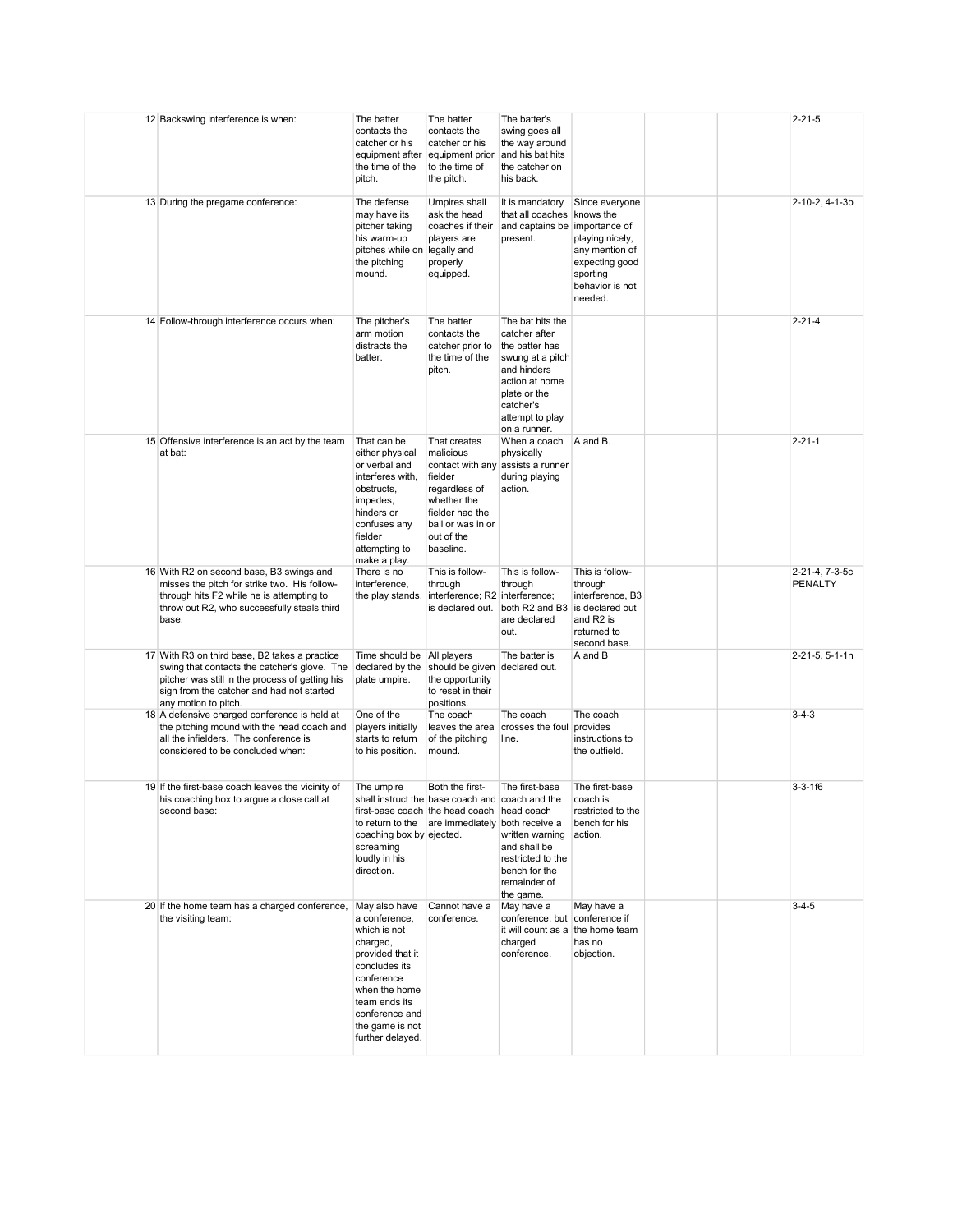| 21 Jones, the starting designated hitter (DH)<br>(when the team is using a 10th starter), is<br>pinch-hit for by Smith, a legal substitute.                                                             | The role of the<br>designated<br>hitter is now<br>terminated.                                                | Jones cannot<br>return to the<br>game even if it<br>is the first time<br>he has been a<br>pinch-hitter or<br>pinch-runner. | The DH is<br>locked into the<br>position of the<br>DH and can<br>never be<br>replaced.                                                                                                       | Smith is now<br>the designated<br>hitter.                                                                                     |  | $3 - 1 - 4$                    |
|---------------------------------------------------------------------------------------------------------------------------------------------------------------------------------------------------------|--------------------------------------------------------------------------------------------------------------|----------------------------------------------------------------------------------------------------------------------------|----------------------------------------------------------------------------------------------------------------------------------------------------------------------------------------------|-------------------------------------------------------------------------------------------------------------------------------|--|--------------------------------|
| 22 The second baseman, with the ball in his<br>glove, maliciously slaps the runner before he<br>reaches second base.                                                                                    | The ball is<br>immediately<br>dead and the<br>second<br>baseman is<br>ejected.                               | The runner is<br>declared to be<br>out.                                                                                    | Other runners<br>will be awarded<br>appropriate<br>bases they<br>would have<br>obtained had<br>the malicious<br>contact not<br>occurred.                                                     | A, B and C.                                                                                                                   |  | $3 - 3 - 1m$<br><b>PENALTY</b> |
| 23 A team has only eight players at the field.                                                                                                                                                          | The game<br>cannot begin<br>until the team<br>has at least<br>nine players.                                  | The game may<br>begin if the<br>head coach<br>verifies the<br>ninth player will<br>be at the game<br>soon.                 | The game may<br>begin with an<br>out called each<br>time that spot in<br>the batting<br>order comes to<br>bat.                                                                               | Both B and C.                                                                                                                 |  | $4 - 4 - 1f$                   |
| 24 Prior to the start of the game, the umpire-in-<br>chief shall receive verification from each<br>head coach that his participants:                                                                    | Understand the Are properly<br>rules and agree equipped and<br>to abide by<br>them.                          | as far as he<br>knows some of<br>the bats and a<br>few helmets are including bats<br>OK.                                   | Are properly<br>equipped and<br>are using only<br>legal<br>equipment,<br>that are<br>unaltered and<br>meet 1-3-2, and<br>helmets that are<br>free of cracks<br>and damage<br>and meet 1-5-1. | Have signed<br>affidavits<br>stating they<br>have not<br>altered their<br>bats from the<br>original design<br>and production. |  | $4 - 1 - 3b$                   |
| 25 The batter enters the batter's box with a<br>helmet that is cracked.                                                                                                                                 | The batter is<br>declared out<br>and the head<br>coach is<br>restricted to the damaged<br>dugout/bench.      | The batter is<br>instructed to<br>secure a legal<br>helmet and the<br>helmet is<br>removed from<br>play.                   | Both the batter<br>and the head<br>coach are<br>ejected.                                                                                                                                     | The head coach<br>and the<br>assistant coach<br>are restricted to<br>the bench for<br>the balance of<br>the game.             |  | $4 - 1 - 3b$<br><b>PENALTY</b> |
| 26 The first batter of the game enters the<br>batter's box with an illegal bat.                                                                                                                         | The batter is<br>declared out<br>and the head<br>coach is<br>restricted to the has not been<br>dugout/bench. | The batter is<br>allowed to<br>secure a legal<br>bat since a pitch<br>thrown.                                              | The batter and<br>the head coach<br>are ejected.                                                                                                                                             | The batter is out<br>and the<br>assistant coach<br>must go sit on<br>the bus.                                                 |  | $4 - 1 - 3b$<br><b>PENALTY</b> |
| 27 A batted ball sharply hits the ground and<br>rebounds high in the air. It comes down<br>inside the second baseman's shirt.                                                                           | Provided the<br>umpire can pull<br>the ball out<br>immediately, it<br>stays live and in<br>play.             | The ball is dead The batter is<br>immediately.                                                                             | awarded two<br>bases.                                                                                                                                                                        | B and C.                                                                                                                      |  | $5-1-1f(5)$ , 8-3-<br>3c       |
| 28 A pop fly hits the bat which is lying in foul<br>territory and then touches fair ground.                                                                                                             | The ball is<br>deemed to be a<br>fair ball and<br>stays in play.                                             | It is a dead ball The batter is<br>and the batter is declared out.<br>awarded two<br>bases.                                |                                                                                                                                                                                              | It is a foul ball<br>and<br>immediately<br>dead.                                                                              |  | 2-16-1d. 5-1-<br>1d(1)         |
| 29 The ball is immediately dead when malicious Occurs by the<br>contact:                                                                                                                                | offense.                                                                                                     | Occurs by the<br>defense.                                                                                                  | Both A and B.                                                                                                                                                                                | Neither A nor B;<br>the ball stays<br>live and in play.                                                                       |  | $5 - 1 - 1m$                   |
| 30 The base umpire declares "Foul" on a fly ball It is a foul ball<br>that is caught by the right fielder in fair<br>ground and thrown to second to double up<br>the runner who left the base too soon. | and the ball is<br>immediately<br>dead.                                                                      | It is a fair ball<br>and the catch<br>stands, but the<br>ball is<br>immediately<br>dead.                                   | The ball stays<br>live and in play,<br>and the catch is gets to decide<br>recorded along<br>with the out at<br>second base.                                                                  | The offensive<br>team coach<br>which out will<br>stand.                                                                       |  | $5 - 1 - 1h$                   |
| 31 The runner on first base steals second while<br>the batter enters the batter's box with a bat<br>that has been altered.                                                                              | The play stands The ball is<br>and the batter is immediately<br>instructed to<br>secure a legal<br>bat.      | dead. The<br>batter is<br>declared out<br>and the runner<br>is returned to<br>first base.                                  | The runner is<br>declared out<br>and the batter is until the<br>ejected.                                                                                                                     | No penalty may<br>be imposed<br>defense<br>appeals the<br>illegal bat.                                                        |  | 5-1-1c, 7-4-1a                 |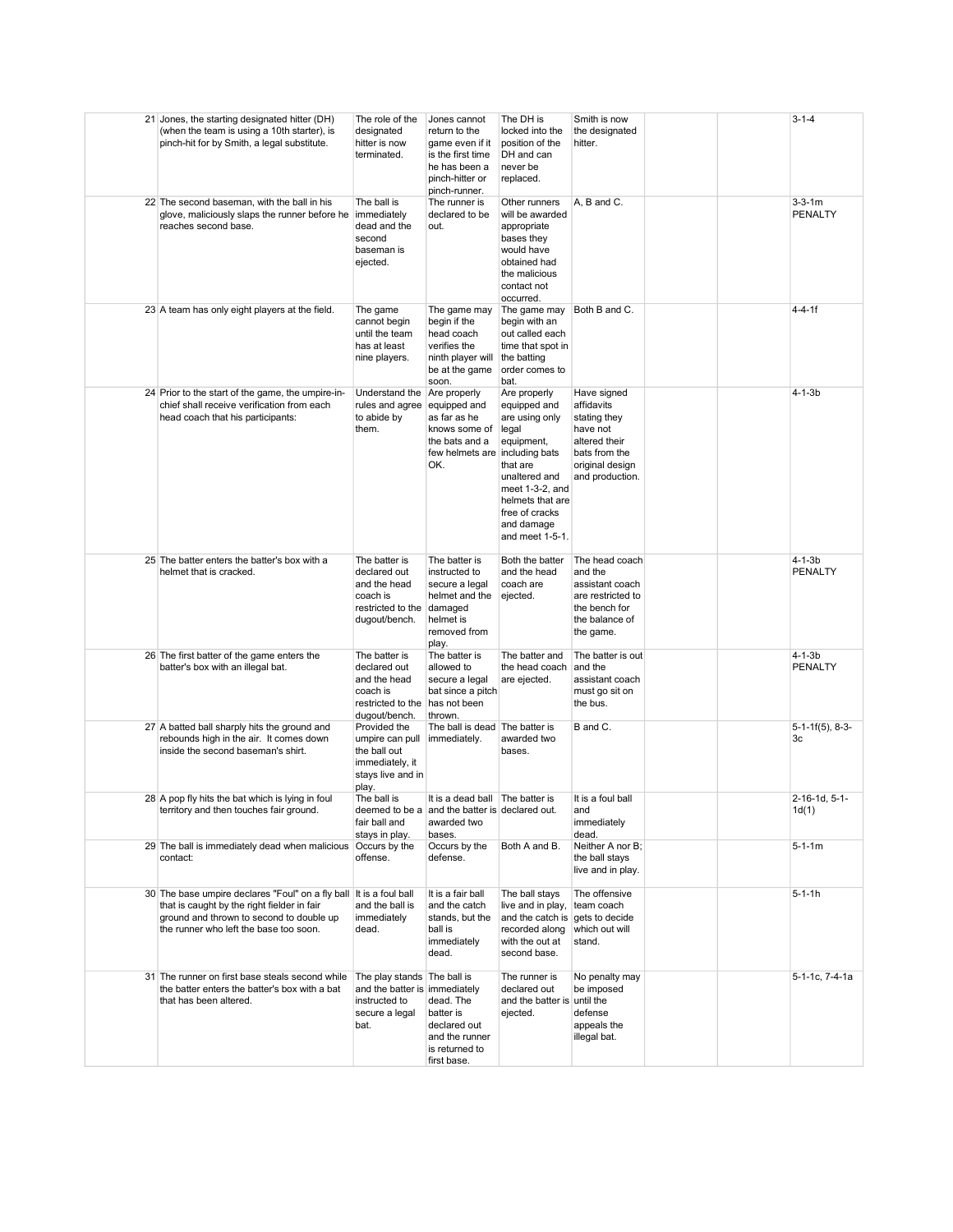| 32 With a runner advancing to third base, the<br>second out is recorded at first base. The<br>first baseman, wrongly thinking the play was<br>the third out, tosses the ball to the base<br>umpire who catches the ball and holds it.                                                                   | With the runner<br>advancing, the<br>ball stays live<br>and in play.                                | The ball is<br>immediately<br>dead.                                                                             | The runner is<br>awarded third<br>base.                                                                                         | B and C.                                                                                                                       | $5 - 1 - 1h$                  |
|---------------------------------------------------------------------------------------------------------------------------------------------------------------------------------------------------------------------------------------------------------------------------------------------------------|-----------------------------------------------------------------------------------------------------|-----------------------------------------------------------------------------------------------------------------|---------------------------------------------------------------------------------------------------------------------------------|--------------------------------------------------------------------------------------------------------------------------------|-------------------------------|
| 33 A pitch dropped during delivery and which<br>crosses a foul line shall be called:                                                                                                                                                                                                                    | A strike.                                                                                           | A balk with at<br>least one<br>runner on base.                                                                  | A ball.                                                                                                                         | A no-pitch with<br>the bases<br>empty.                                                                                         | $6 - 1 - 4$                   |
| 34 If a pitcher defaces a ball:                                                                                                                                                                                                                                                                         | The ball is dead He may be<br>immediately.                                                          | ejected by the<br>umpire.                                                                                       | If he delivers a<br>pitch with the<br>defaced ball<br>and detected, it<br>is an illegal<br>pitch.                               | A, B and C.                                                                                                                    | $6 - 2 - 1$<br><b>PENALTY</b> |
| 35 If the pitcher's non-pivot foot is on or behind<br>a line extending through the front edge of the wind-up<br>pitcher's plate:                                                                                                                                                                        | He is in the<br>position.                                                                           | He is in the set<br>position.                                                                                   |                                                                                                                                 |                                                                                                                                | $6 - 1 - 2$                   |
| 36 In the set pitching position, the pitcher<br>(before starting his delivery) shall stand with<br>his entire non-pivot foot in front of a line<br>extending through the front edge of the<br>pitcher's plate and with his<br>in<br>contact with or directly in front of and<br>to the pitcher's plate. | entire toe and<br>perpendicular                                                                     | pivot foot and<br>close                                                                                         | heel and<br>perpendicular                                                                                                       | pivot foot and<br>parallel                                                                                                     | $6 - 1 - 3$                   |
| 37 It is illegal for a pitcher to:                                                                                                                                                                                                                                                                      | Wear a<br>glove/mitt that<br>includes the<br>colors white or<br>gray.                               | Wear exposed<br>undershirt<br>sleeves that are<br>white or gray.                                                | Neither A nor B. Both A and B.                                                                                                  |                                                                                                                                | 6-2-1h, i                     |
| 38 Pitching from the wind-up position, the<br>pitcher pauses for a couple of seconds with<br>both hands together above his head.                                                                                                                                                                        | This is legal<br>provided the<br>stop was<br>complete and<br>discernible.                           | This would be<br>legal if the<br>pitcher had<br>stopped with his to pitch, he<br>hands at or<br>below his chin. | This is illegal.<br>After he starts<br>his movement<br>must continue<br>the motion<br>without<br>interruption or<br>alteration. | A and B.                                                                                                                       | $6 - 1 - 2$                   |
| 39 The pitcher has the right to throw or feint to a His non-pivot<br>base the same as that of any other infielder<br>when:                                                                                                                                                                              | foot is on the<br>ground behind<br>the pitcher's<br>plate.                                          | Both of his feet<br>are on the<br>ground behind<br>the pitcher's<br>plate.                                      | His pivot foot is He steps off the<br>on the ground<br>clearly behind<br>the pitcher's<br>plate.                                | pitcher's plate in<br>any direction or<br>with either or<br>both feet.                                                         | $6 - 1 - 3$                   |
| 40 The pitcher, in the wind-up position, may:                                                                                                                                                                                                                                                           | Deliver a pitch.                                                                                    | Legally step<br>backward off<br>the pitcher's<br>plate.                                                         | Legally attempt<br>a pick-off at an<br>occupied base.                                                                           | A and B.                                                                                                                       | $6 - 1 - 2$                   |
| 41 The pitcher, with a runner on third base,<br>stopped his delivery because the batter held<br>up his hand to request "Time" from the plate<br>umpire.                                                                                                                                                 | A strike shall be A ball will be<br>called on the<br>batter.                                        | awarded to the<br>batter.                                                                                       | A warning will<br>be given to both penalty on<br>players.                                                                       | There is no<br>either the batter<br>or the pitcher.                                                                            | $6-2-4d(1)$                   |
| 42 The starting pitcher may warm up by:                                                                                                                                                                                                                                                                 | than five throws than eight<br>timed from<br>when the<br>infielders take<br>their positions.        | Using not more Using not more Using not more<br>throws timed<br>from the first<br>throw.                        | than five throws than 10 throws<br>timed from the<br>first throw.                                                               | Using not more<br>from when he<br>gets to the<br>pitcher's<br>mound.                                                           | $6-2-2c$<br><b>EXCEPTION</b>  |
| 43 The umpire may authorize more than eight<br>warm-up throws because of:                                                                                                                                                                                                                               | An injury.                                                                                          | An ejection.                                                                                                    | Inclement<br>weather.                                                                                                           | A, B and C.                                                                                                                    | $6-2-2c$<br><b>EXCEPTION</b>  |
| 44 A strike will be charged to the batter when:                                                                                                                                                                                                                                                         | A pitch is struck The pitcher<br>at and missed,<br>but the ball hits<br>the batter on<br>the wrist. | commits an<br>illegal pitch with<br>no runners on<br>base.                                                      | The pitcher<br>commits an<br>illegal pitch with<br>runners on<br>base.                                                          | A, B and C.                                                                                                                    | 7-2-1, 7-2-2                  |
| 45 After an improper batter has completed his<br>time at bat and is on first base:                                                                                                                                                                                                                      | Only the umpire Only the<br>may discover<br>the infraction.                                         | offense may<br>appeal the<br>infraction.                                                                        | Only the<br>defense may<br>appeal batting<br>out of order.                                                                      | The offense,<br>defense or the<br>plate umpire<br>may discover<br>the batting out<br>of order and<br>appeal the<br>infraction. | $7 - 1 - 1$                   |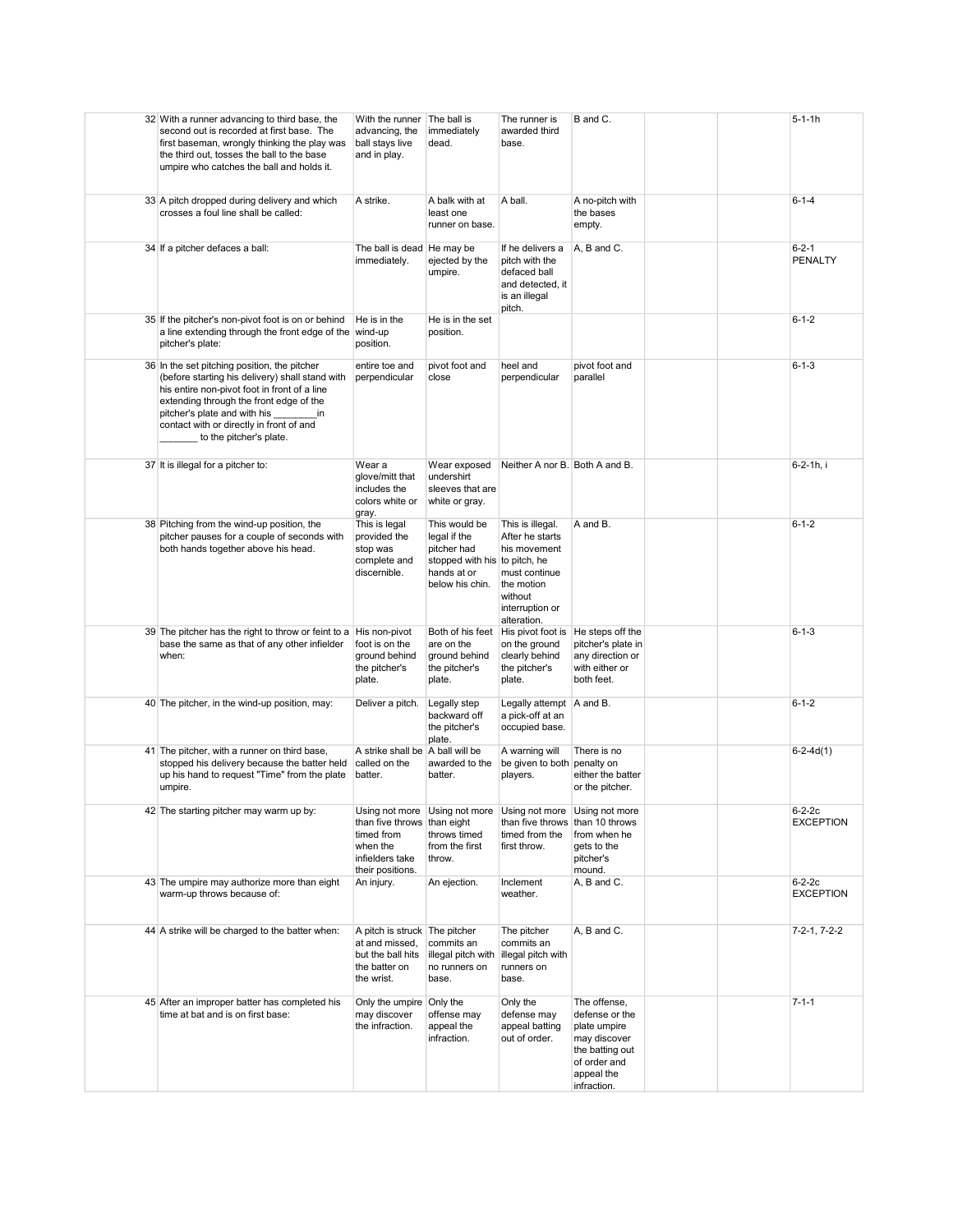| 46 The ball is dead immediately and the batter<br>is out when:                                                                                                                                                                                                                                                                                                                                                | He hits the ball<br>fair with a foot<br>touching home<br>plate.                      | He hits the ball<br>foul with a foot<br>on the ground<br>completely<br>outside the<br>lines of the<br>batter's box.                                    | He bunts the<br>ball fair with his<br>knee touching<br>the ground<br>completely<br>outside the<br>lines of the<br>batter's box.                                       | A, B and C.                                                                                                                                    |  | $7 - 3 - 2$                         |
|---------------------------------------------------------------------------------------------------------------------------------------------------------------------------------------------------------------------------------------------------------------------------------------------------------------------------------------------------------------------------------------------------------------|--------------------------------------------------------------------------------------|--------------------------------------------------------------------------------------------------------------------------------------------------------|-----------------------------------------------------------------------------------------------------------------------------------------------------------------------|------------------------------------------------------------------------------------------------------------------------------------------------|--|-------------------------------------|
| 47 The batting order is Abel, Baker, Charles,<br>Daniel. Baker is at bat when Abel is caught<br>stealing for the third out. When the team<br>returns to offense in the next inning, the first<br>batter shall be:                                                                                                                                                                                             | Abel.                                                                                | Baker.                                                                                                                                                 | Charles.                                                                                                                                                              | Daniel.                                                                                                                                        |  | 2-39, 7-1-2                         |
| 48 The official scorekeeper informs the plate<br>umpire that the player who just completed his shall ignore the<br>at bat batted out of order.                                                                                                                                                                                                                                                                | The umpire<br>information until<br>the defense<br>legally appeals. him.              | The umpire<br>shall ignore the<br>information until<br>the offense tells must enforce                                                                  | The umpire,<br>being aware of<br>the infraction,<br>the penalty.                                                                                                      |                                                                                                                                                |  | $7 - 1 - 1$                         |
| 49 When a batted ball contacts the batter while<br>he is in the batter's box:                                                                                                                                                                                                                                                                                                                                 | He is declared<br>out.                                                               | A strike is<br>charged to the<br>batter as a foul<br>ball.                                                                                             | The ball is live<br>and in play.                                                                                                                                      | It is declared to<br>be a no-pitch.                                                                                                            |  | $7 - 2 - 1f$                        |
| 50 When an improper batter's actions are made Of the batter<br>legal, the batting order picks up with the<br>name:                                                                                                                                                                                                                                                                                            | who was<br>skipped over by<br>the improper<br>batter.                                | Of the batter<br>the defense<br>chooses to bat<br>next.                                                                                                | Of the batter<br>following that of be declared<br>the legalized<br>improper batter.                                                                                   | The inning will<br>over.                                                                                                                       |  | $7 - 1 - 2$<br>PENALTY 4            |
| 51 A dead-ball appeal:                                                                                                                                                                                                                                                                                                                                                                                        | Is not legal.                                                                        | Can be made<br>by the coach or<br>defensive<br>player verbally<br>after all runners baseball.<br>have completed<br>their<br>advancement.               | Can be made<br>only by a<br>defensive<br>player with the                                                                                                              | May be made<br>immediately<br>when the ball<br>becomes dead.                                                                                   |  | $8-2-6c$                            |
| 52 An appeal on the last play of the game may<br>be made by the defense:                                                                                                                                                                                                                                                                                                                                      | While an<br>umpire is still on are still on the<br>the field of play. field of play. | If all umpires                                                                                                                                         | If all umpires<br>have not left the made.<br>parking lot.                                                                                                             | Can never be                                                                                                                                   |  | $8 - 2 - 6j$                        |
| 53 An obstructed runner returning to a base is<br>awarded:                                                                                                                                                                                                                                                                                                                                                    | The base to<br>which he was<br>returning.                                            | A mandatory<br>two bases.                                                                                                                              | A minimum of<br>one base<br>beyond his<br>position on<br>base when the<br>obstruction<br>occurred.                                                                    | There is no<br>award for an<br>obstructed<br>runner returning<br>to a base.                                                                    |  | $8 - 3 - 2$                         |
| 54 Jones, advancing from first to third, fails to<br>touch second base and is standing on third<br>when the throw from the outfield goes into<br>the dugout.                                                                                                                                                                                                                                                  | immediately<br>declare Jones<br>out for missing<br>second base.                      | The umpire is to Because Jones If Jones<br>missed second<br>base, he cannot return to<br>be awarded<br>home from the<br>errant throw to<br>the dugout. | attempts to<br>second base,<br>the defense<br>cannot appeal<br>his missing<br>second until<br>Jones has<br>completed his<br>opportunity to<br>correct the<br>mistake. | Jones cannot<br>legally return to<br>his missed base<br>and is subject<br>to being<br>declared out<br>upon proper<br>and successful<br>appeal. |  | $8 - 2 - 5$                         |
| 55 Obstruction of a batter is ignored if:                                                                                                                                                                                                                                                                                                                                                                     | The batter-<br>runner reaches runners<br>first base.                                 | All other<br>advance at<br>least one base.                                                                                                             | Both A and B.                                                                                                                                                         | Obstruction of a<br>batter can<br>never be<br>ignored.                                                                                         |  | $8 - 1 - 1e$                        |
| 56 When a runner dives over a fielder:                                                                                                                                                                                                                                                                                                                                                                        | The runner is<br>out and the ball interference<br>is immediately<br>dead.            | <b>Unless</b><br>occurred, the<br>ball remains in<br>play and the<br>runner is only<br>out if he was<br>tagged.                                        | The runner is<br>out and the ball<br>remains live<br>unless<br>interference<br>occurs.                                                                                | The runner will<br>be warned for<br>committing a<br>dangerous act.                                                                             |  | $8 - 4 - 2d$<br>PENALTY             |
| 57 With R2 on second base, B2 bunts to the<br>first baseman, who fields the ball a few steps out.<br>in fair ground in front of first base. B2 stops<br>his advance and retreats toward home. B2<br>does not leave the base path nor does he<br>touch or go beyond home plate. The first<br>baseman throws to third base, but R2 is<br>safe. The return throw to first is after B2 has<br>touched first base. | B2 is declared                                                                       | B <sub>2</sub> is safe.                                                                                                                                | $R2$ must return $A$ and C.<br>to second base.                                                                                                                        |                                                                                                                                                |  | $8 - 1 - 1$ ,<br>Casebook<br>8.1.1A |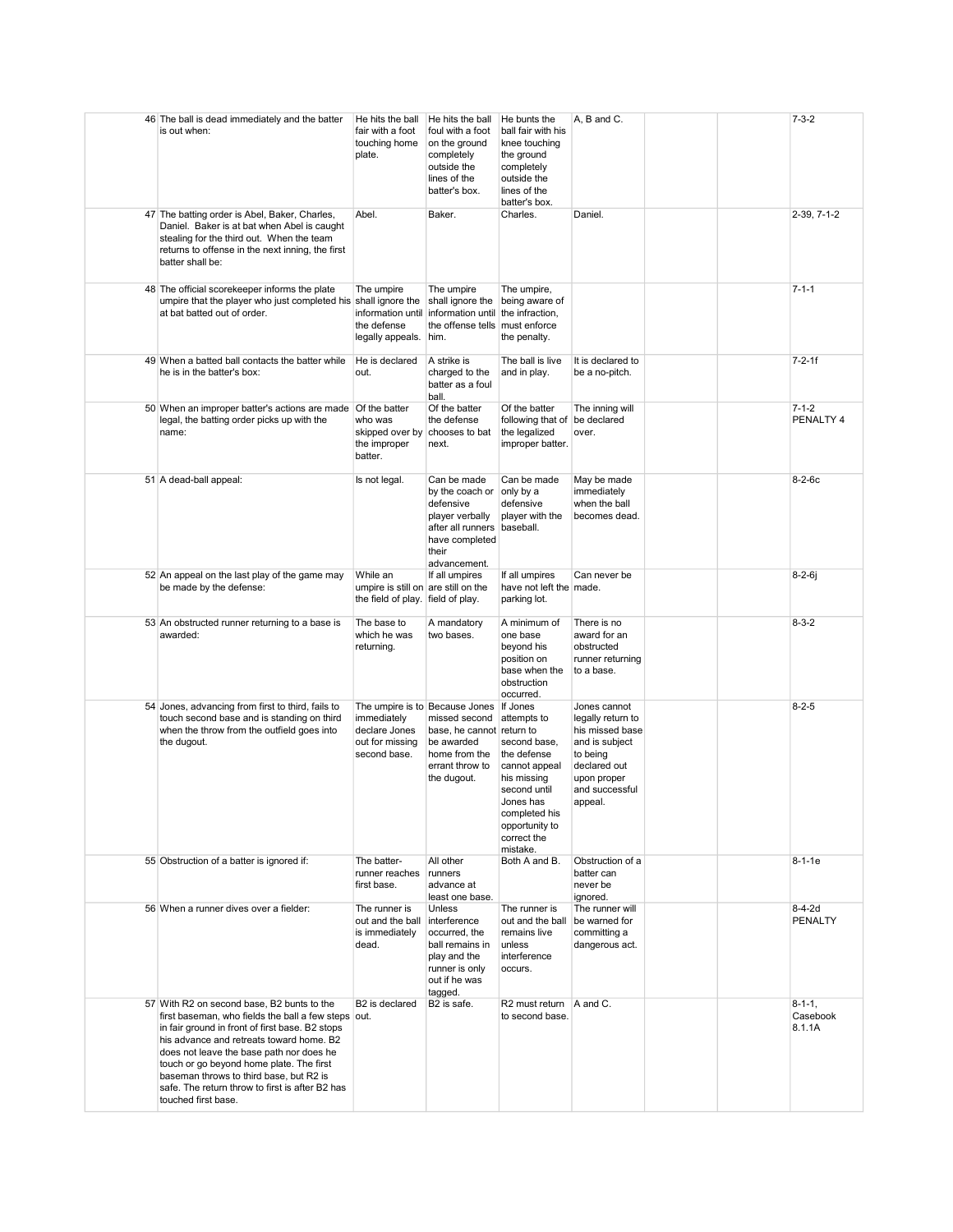| 58 With the bases loaded and one out, B5 hits a Two runs score. One run will<br>line drive to the right-field fence. R3 and R2<br>both score, but R1 is thrown out at home. B5<br>safely arrives at third, but missed first base.<br>The defense properly appeals B5's missing<br>first base. |                                                                                                           | count.                                                                                                                                                                                                           | No runs will be<br>scored.                                                                                                                                          |                                                                                                            |  | $9 - 1 - 1$<br><b>EXCEPTION d</b>                               |
|-----------------------------------------------------------------------------------------------------------------------------------------------------------------------------------------------------------------------------------------------------------------------------------------------|-----------------------------------------------------------------------------------------------------------|------------------------------------------------------------------------------------------------------------------------------------------------------------------------------------------------------------------|---------------------------------------------------------------------------------------------------------------------------------------------------------------------|------------------------------------------------------------------------------------------------------------|--|-----------------------------------------------------------------|
| 59 With two outs, the runner from third is off<br>with the pitch as the batter grounds back to<br>the pitcher. The runner crosses the plate<br>before the out is recorded at first base.                                                                                                      | One run will<br>score.                                                                                    | No runs will<br>score.                                                                                                                                                                                           |                                                                                                                                                                     |                                                                                                            |  | $9 - 1 - 1$<br><b>EXCEPTION a</b>                               |
| 60 The head coach has recorded a clear video<br>of a close play at home plate. Before the<br>next pitch, the plate umpire may review a<br>replay of the recording to render a decision.                                                                                                       | Legal.                                                                                                    | Illegal.                                                                                                                                                                                                         |                                                                                                                                                                     |                                                                                                            |  | $10 - 1 - 5$                                                    |
| 61 Umpire jurisdiction begins:                                                                                                                                                                                                                                                                | Upon the<br>umpires arriving umpires arrive<br>within the<br>confines of the<br>field.                    | When the<br>in the parking<br>lot prior to the<br>game.                                                                                                                                                          | At the pregame<br>conference.                                                                                                                                       | When the plate<br>umpire starts<br>the game by<br>announcing<br>"Play."                                    |  | $10 - 1 - 2$                                                    |
| 62 With the bases empty, B1 swings and<br>misses the third strike. The ball lodges<br>behind the catcher's chest protector. While<br>everyone is looking for the ball, B1 touches<br>first base and advances to second base<br>before the ball is discovered.                                 | B1 is out.                                                                                                | B1 is awarded<br>second base.                                                                                                                                                                                    | B1 is awarded<br>only first base.                                                                                                                                   | The umpire may<br>declare an out<br>or award any<br>base depending<br>upon his<br>judgment of the<br>play. |  | $8-3-3d.$<br>Baserunning<br>Awards Table;<br>Casebook<br>5.2.1B |
| 63 Baker was used as the courtesy runner for<br>the catcher in the fifth inning. In the sixth<br>inning, he is used as a courtesy runner for<br>the pitcher.                                                                                                                                  | This is legal.                                                                                            | This is not<br>allowed.                                                                                                                                                                                          | Baker would be B and C.<br>an illegal<br>substitute when<br>he serves as<br>the courtesy<br>runner for the<br>pitcher.                                              |                                                                                                            |  | Speed-Up<br>Rules, Courtesy<br>Runners 2 and<br>$\overline{7}$  |
| 64 The pitcher singles to right field at the<br>beginning of the third inning, CR1 (Courtesy<br>Runner) is inserted for the pitcher. In the<br>fourth inning, the catcher hits a double and<br>the head coach wants to insert CR1 for the<br>catcher. The umpire:                             | Restricts the<br>coach to the<br>bench/dugout<br>for attempting<br>to insert an<br>illegal<br>substitute. | Does not allow<br>CR1 to run for<br>the catcher.<br>When CR1 was CR1 becomes<br>assigned to the the new<br>pitcher in the<br>third inning, he<br>was locked into<br>courtesy<br>running for the<br>pitcher only. | Removes the<br>catcher from<br>the game and<br>catcher.                                                                                                             | Allows CR1 in<br>for the catcher.                                                                          |  | Courtesy<br>Runner Rule #1                                      |
| 65 The state association has adopted the use of The same<br>speed-up rules. As a leadoff batter, the<br>catcher gets a single and has a courtesy<br>runner run for him. Later in the same half-<br>inning, the catcher comes back up to bat<br>again and receives a base on balls.            | is required to<br>run for the<br>catcher again.                                                           | The same<br>courtesy runner courtesy runner may run for<br>is allowed to<br>run for the<br>catcher again.                                                                                                        | The catcher<br>himself.                                                                                                                                             | B and C.                                                                                                   |  | Speed-Up<br>Rules, Courtesy<br>Runners 1                        |
| 66 The batter comes to the plate in the first<br>inning with a wrapping on the knob on his<br>bat. The batter:                                                                                                                                                                                | Shall be called<br>out upon<br>entering the<br>batter's box.                                              | Shall be<br>ejected.                                                                                                                                                                                             | Shall be<br>allowed to use   the umpire with<br>the bat provided the bat for<br>it does not<br>cause the knob approval for<br>to become flush use.<br>with the bat. | Shall provide<br>inspection and                                                                            |  | $1 - 3 - 2b1$                                                   |
| 67 Lineups become official when:                                                                                                                                                                                                                                                              | The head<br>coaches hands<br>their respective<br>lineups to the<br>umpire-in-chief. by the umpire         | They have been The plate<br>exchanged,<br>verified and<br>then accepted<br>during the<br>pregame<br>conference.                                                                                                  | umpire says<br>"Play Ball."                                                                                                                                         | The two head<br>coaches hand<br>their lineup<br>cards to each<br>other.                                    |  | $1 - 1 - 2$                                                     |
| 68 Prior to the start of the game, Carter is listed Permissible.<br>as the P/DH for the game. The coach wants<br>to replace Carter with Jones as the pitcher<br>but leave Carter in the DH role. This is:                                                                                     |                                                                                                           | Not allowed.                                                                                                                                                                                                     | Permissible if<br>the opposing<br>team agrees.                                                                                                                      | A warning on<br>the coach for<br>illegal<br>substitution.                                                  |  | $3 - 1 - 4$                                                     |